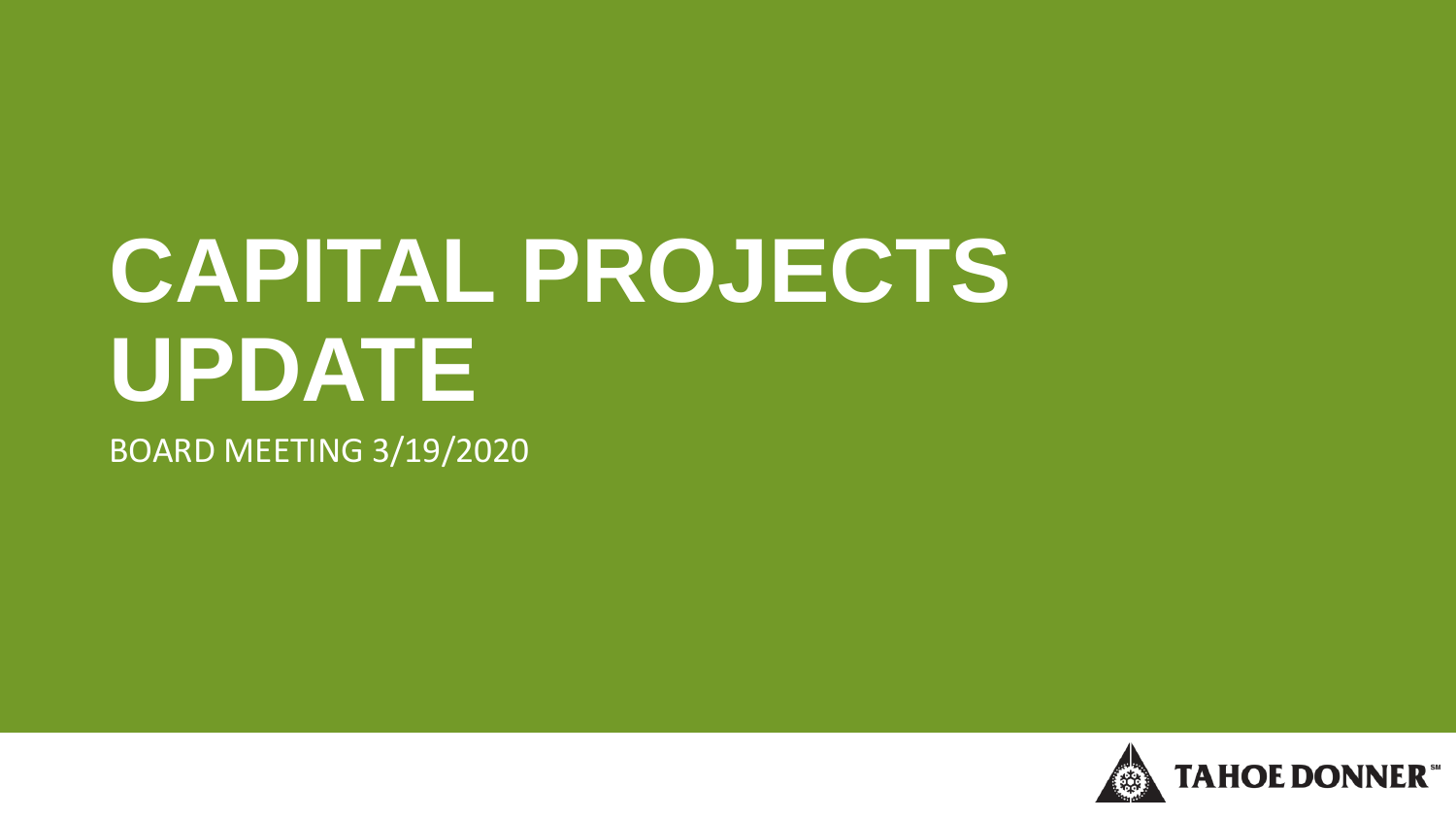## DRAFT CAPITAL PROJECTS PRIORITIZATION 3/28/2020

INITIAL DRAFT FORM- WORKING DOCUMENTS SEEKING BOARDS FEEDBACK

- PRIORITIZATION FOR DEVELOPMENT FUNDS TABLE
- CAPITAL FUNDS PROJECTION TABLE
- DOES THIS PROVIDE ENOUGH INFORMATION AT SUMMARY LEVEL?

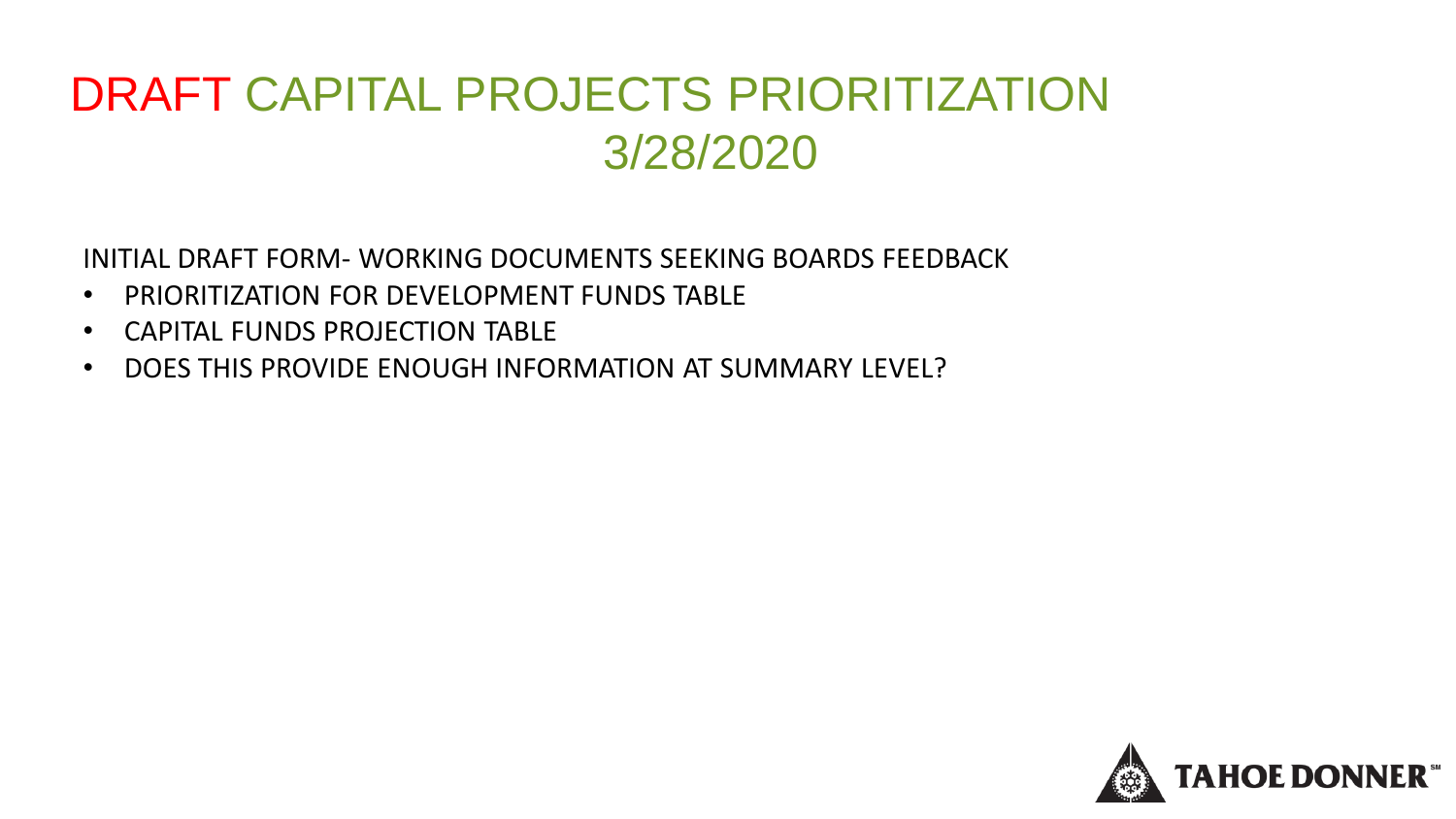| 2020 Update                            |                                                                                                             | Sort#                                  | <b>Definitions</b>            |                                                                        |        |                                              |                                                                                                            |  |
|----------------------------------------|-------------------------------------------------------------------------------------------------------------|----------------------------------------|-------------------------------|------------------------------------------------------------------------|--------|----------------------------------------------|------------------------------------------------------------------------------------------------------------|--|
| 3/20/2020                              |                                                                                                             | $\mathbf{1}$                           | <b>Needs</b>                  |                                                                        |        |                                              |                                                                                                            |  |
|                                        |                                                                                                             | $\overline{2}$                         | Wants                         |                                                                        |        |                                              |                                                                                                            |  |
|                                        |                                                                                                             | 3                                      | Operational                   |                                                                        |        |                                              |                                                                                                            |  |
|                                        | <b>PRIORITIZATION FOR DEVELOPMENT FUNDS</b>                                                                 | $\overline{4}$                         | Not in Vision of Tahoe Donner |                                                                        |        |                                              |                                                                                                            |  |
|                                        |                                                                                                             | 6                                      |                               | Already located in To wn of Truckee<br>Already located in Tahoe Donner |        |                                              |                                                                                                            |  |
|                                        |                                                                                                             |                                        | Project Completed             |                                                                        |        |                                              |                                                                                                            |  |
|                                        |                                                                                                             |                                        | Requires further review       |                                                                        |        |                                              |                                                                                                            |  |
|                                        |                                                                                                             | $\overline{9}$                         | Not viable at this time       |                                                                        |        |                                              |                                                                                                            |  |
| <b>GPC Strategic Review</b>            | Project suggestions from all sources                                                                        | <b>Evaluation Team Est. Cost Range</b> |                               | Est. Project Length<br><b>Timeline</b>                                 | Const. | Proposed Year Member Bennefit<br>(Rated 0-5) | (Rated L, M, H)                                                                                            |  |
|                                        | Fueling stations association wide - Downhill Ski, XC Ski, Golf fueling pads                                 | $\mathbf{1}$                           | \$1M-\$3M                     | 1-3 Years                                                              | $10+$  | $\overline{0}$                               |                                                                                                            |  |
|                                        | Electric vehicle charging stations at select amenities                                                      | $\overline{2}$                         | \$100K-\$500K                 | 1 Year                                                                 | $10+$  | $\overline{2}$                               | $\mathbf{L}$                                                                                               |  |
| <b>Association Wide</b>                | 40 Acre Eur Valley Purchase                                                                                 | $2^{\circ}$                            | <b>\$400K</b>                 |                                                                        | 2025   | $\overline{2}$                               | $\mathbf{L}$                                                                                               |  |
|                                        | Broadband to house                                                                                          | 8                                      | $$20M+$                       | 5+ Years                                                               |        | 5 <sup>1</sup>                               | $\mathsf{L}$                                                                                               |  |
|                                        | Undergrounding utility lines - Massive multiple agency project \$\$\$\$4                                    | $\overline{\mathbf{8}}$                | \$300M+                       | 5+ Years                                                               |        | $\mathbf 1$                                  | $\mathsf{L}$                                                                                               |  |
|                                        |                                                                                                             |                                        |                               |                                                                        |        |                                              |                                                                                                            |  |
|                                        | Adventure Zone with archery zone, treehouse, zipline area, bike skills, disk golf                           | $\mathbf 1$                            | \$1M-\$3M                     | 1-3 Years                                                              | 2028   | $\overline{3}$                               | $\mathsf{M}$                                                                                               |  |
|                                        | Downhill mountain biking, bike skills course, and pump track feasibility study                              | 8 <sup>°</sup>                         |                               | 1-2 Years                                                              |        |                                              |                                                                                                            |  |
|                                        |                                                                                                             |                                        |                               |                                                                        |        |                                              |                                                                                                            |  |
| <b>Housing-Subcommittee</b>            | Consider all options for Seasonal Workforce Employee Housing*                                               | $\mathbf{1}$                           | \$3M-\$8M                     | 3-5 Years                                                              | $10+$  | $\mathbf{0}$                                 | L                                                                                                          |  |
|                                        |                                                                                                             |                                        |                               |                                                                        |        |                                              |                                                                                                            |  |
|                                        | Paved or improved trailer parking for Equestrian                                                            | $\overline{2}$                         | \$100K-\$500K                 | 1-2 Years                                                              | $10+$  | A                                            | $\mathbf{L}$                                                                                               |  |
|                                        | Snowmaking - Phase 1,2 with total of 3 phases                                                               | $\blacksquare$                         | \$500K-\$1M                   | 1-2 Years                                                              | 2021   | z.                                           | H                                                                                                          |  |
|                                        | Snowmaking - Phase 3                                                                                        | $2^{\circ}$                            | \$100K-\$500K                 | 3-5 Years                                                              | $10+$  | $\overline{\mathbf{3}}$                      | $\mathsf{M}% _{T}=\mathsf{M}_{T}\!\left( a,b\right) ,\ \mathsf{M}_{T}=\mathsf{M}_{T}\!\left( a,b\right) ,$ |  |
|                                        | Fix Northside parking @ ski patrol entrance snowmelt                                                        | $\mathbf 1$                            | 200000                        | 1 year                                                                 | 2028   | $\sqrt{4}$                                   | L.                                                                                                         |  |
| <b>Alder Creek Adventure</b><br>Center | Back-up power for ACAC, (permanent structure with additional storage options for snowmobiles, signs, tools) | $\mathbf 1$                            | \$100K-\$500K                 | 1-3 Years                                                              | 2021   | $\mathbf{3}$                                 | $\mathbf{L}$                                                                                               |  |
|                                        | Cook House at Eur Valley with year round restrooms                                                          | $\overline{2}$                         | 500,000                       | $\overline{2}$                                                         | 2027   | $5\overline{5}$                              | $\mathbf{L}$                                                                                               |  |
|                                        | Upgrades to FIS standards for international nordic races and events                                         | $\boldsymbol{8}$                       |                               |                                                                        |        |                                              |                                                                                                            |  |
|                                        | Prepare ACAC master plan                                                                                    | 8                                      |                               |                                                                        |        |                                              |                                                                                                            |  |
|                                        |                                                                                                             |                                        |                               |                                                                        |        |                                              |                                                                                                            |  |
|                                        | New storage building at Forestry Facility to replace multiple storage containers                            | $\overline{2}$                         | \$500K-\$1M                   | 1-3 Years                                                              | 2026   | $\mathbf{0}$                                 |                                                                                                            |  |
| Forestry                               | Finish remodel upstairs offices                                                                             | $\mathbf{1}$                           | 100,000                       | $\mathbf{1}$                                                           | 2021   | $\circ$                                      | $\mathbf{L}$                                                                                               |  |
|                                        | New access road from Skislope with utilities                                                                | 8                                      | 1,000,000                     | 2 years                                                                | 2028   | $\mathbf{0}$                                 | L.                                                                                                         |  |
|                                        |                                                                                                             |                                        |                               |                                                                        |        |                                              |                                                                                                            |  |
|                                        |                                                                                                             |                                        |                               |                                                                        |        | $\overline{4}$                               |                                                                                                            |  |
|                                        | Parking capacity expansion (#1 priority based on numerous member input).                                    | $1\,$                                  | \$500K-\$1M                   | 2 Years                                                                | 2029   |                                              | L.<br>T.                                                                                                   |  |
|                                        | Trash enclosure, storage room addition, and drainage improvements                                           | $\mathbf 1$                            | \$100K-\$500K                 | 2 Years                                                                | 2021?  | $\mathbf{0}$                                 |                                                                                                            |  |
|                                        | POH Major remodel/Tap House including kitchen                                                               | $1\,$                                  | \$100K-\$500K                 | 2 Years                                                                | 2026   | 5 <sup>5</sup>                               | $\mathsf{M}\xspace$                                                                                        |  |
|                                        | <b>Expand Recreation Hut</b>                                                                                | $\overline{2}$                         | $<$ \$100 $k$                 | 1-2 Years                                                              |        | $\mathbf{0}$                                 | L.                                                                                                         |  |
|                                        | Mini golf at NWCH                                                                                           | $\overline{2}$                         | $<$ \$100 $k$                 | 1-2 Years                                                              | 2008   | $\overline{3}$                               | L.                                                                                                         |  |
|                                        | Jpdate Tennis facility, consider second story for meeting and viewing spaces, 4k sq. ft. *                  | $\sqrt{2}$                             | \$1M-\$3M                     | 3-5 Years                                                              |        |                                              | $\mathbf{L}$                                                                                               |  |
| <b>Northwoods Activity</b>             | Rebuild and/or remodel and/or update look of NWCH - 14K sq. ft. *                                           | $\overline{2}$                         | \$3M-\$8M                     | 5-15 Years                                                             | $10+$  | $1\,$                                        | $\mathbf{L}$                                                                                               |  |
| <b>Center-Subcommittee</b>             | Air-conditioning in Tennis pro shop and multi-purpose room                                                  | $\overline{\mathbf{3}}$                |                               |                                                                        |        |                                              |                                                                                                            |  |
|                                        | Enhanced playground with additional swings for children 5-18                                                | $\ensuremath{\mathsf{3}}$              |                               |                                                                        |        |                                              |                                                                                                            |  |
|                                        | <b>Additional bocce courts</b>                                                                              | $\boldsymbol{8}$                       | $<$ \$100 $k$                 |                                                                        |        |                                              |                                                                                                            |  |
|                                        | Shade at bocce courts                                                                                       | $\bf 8$                                | $<$ \$100 $k$                 |                                                                        |        |                                              |                                                                                                            |  |
|                                        | Prepare master plan for Northwoods Activity Center (NWAC)                                                   | $\mathbf{8}$                           |                               |                                                                        |        |                                              |                                                                                                            |  |
|                                        | Hot tub near pool                                                                                           | $\bf 8$                                |                               |                                                                        |        |                                              |                                                                                                            |  |
|                                        | - Additional tennis courts (tennis courts over pickleball, and prioritize parking over pickleball courts)   | $\bf 8$                                |                               |                                                                        |        |                                              |                                                                                                            |  |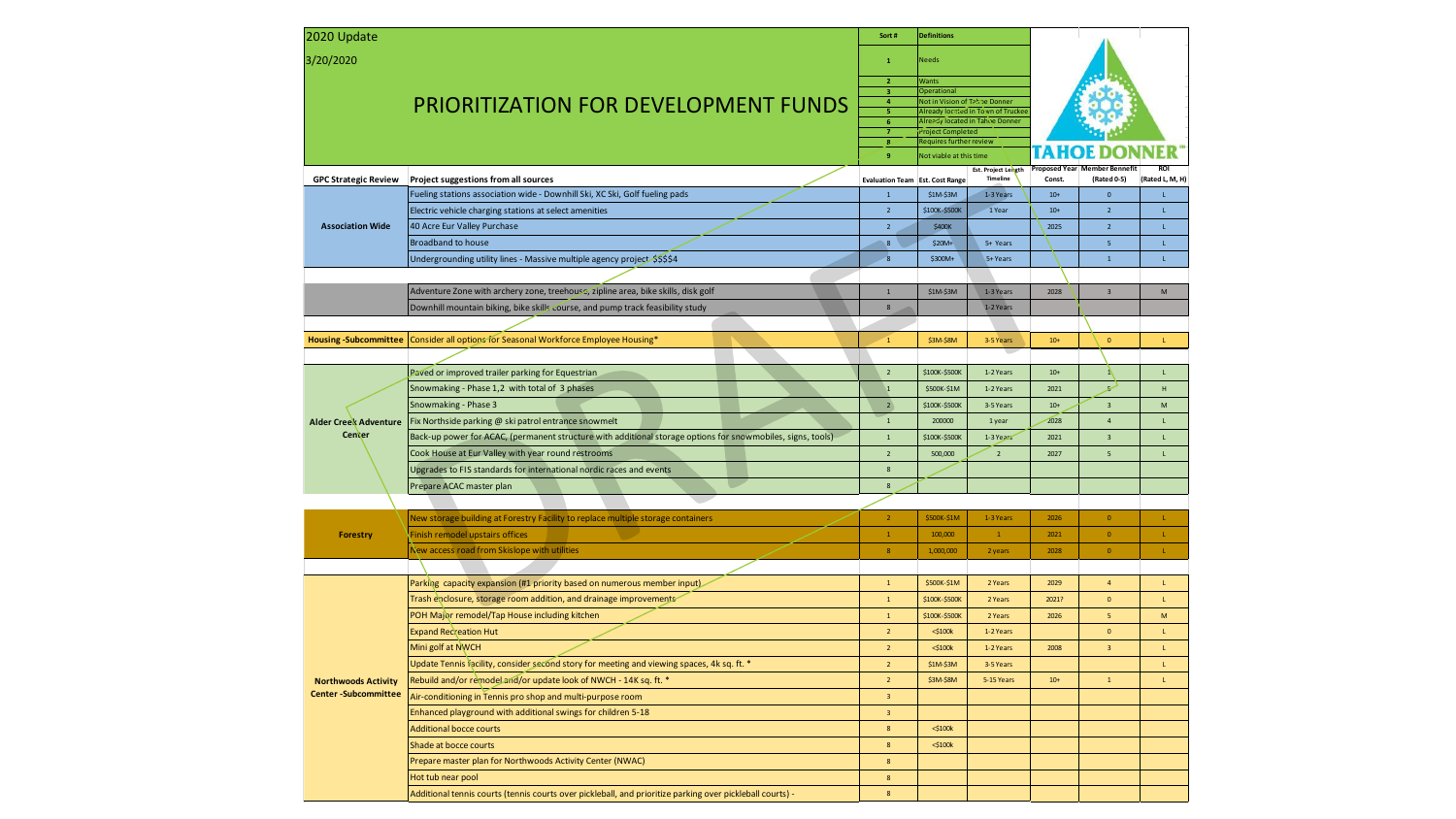| 2020 Update                                    |                                                                                                                                               | Sort #                                 | <b>Definitions</b>                          |                                        |                 |                                              |                                                                                                            |  |  |
|------------------------------------------------|-----------------------------------------------------------------------------------------------------------------------------------------------|----------------------------------------|---------------------------------------------|----------------------------------------|-----------------|----------------------------------------------|------------------------------------------------------------------------------------------------------------|--|--|
| 3/20/2020                                      |                                                                                                                                               | $\mathbf{I}$                           | <b>Needs</b>                                |                                        |                 |                                              |                                                                                                            |  |  |
|                                                |                                                                                                                                               | $\overline{2}$                         | Wants                                       |                                        |                 |                                              |                                                                                                            |  |  |
|                                                |                                                                                                                                               | в                                      | Operationa<br>Not in Vision of Tahoe Donner |                                        |                 |                                              |                                                                                                            |  |  |
|                                                | <b>PRIORITIZATION FOR DEVELOPMENT FUNDS</b>                                                                                                   |                                        |                                             | Already located in Town of Truckee     |                 |                                              |                                                                                                            |  |  |
|                                                |                                                                                                                                               | $\overline{ }$                         | <b>Project Completed</b>                    | Already located in Tahoe Donner        |                 |                                              |                                                                                                            |  |  |
|                                                |                                                                                                                                               | $\mathbf{R}$                           | <b>Requires further review</b>              |                                        |                 |                                              |                                                                                                            |  |  |
|                                                |                                                                                                                                               | $\overline{9}$                         | Not viable at this time                     |                                        |                 |                                              |                                                                                                            |  |  |
| <b>GPC Strategic Review</b>                    | Project suggestions from all sources                                                                                                          | <b>Evaluation Team Est. Cost Range</b> |                                             | <b>Est. Project Length</b><br>Timeline | Const           | Proposed Year Member Bennefit<br>(Rated 0-5) | <b>ROI</b><br>(Rated L, M, H)                                                                              |  |  |
|                                                |                                                                                                                                               |                                        |                                             |                                        |                 |                                              |                                                                                                            |  |  |
|                                                | New or remodeled Downhill Ski Lodge (\$12.6 - \$15 miliion assumes 21k-25k sq. ft. of space) - target 2023                                    | $\overline{1}$                         | $$8M+$                                      | 3-5 Years                              | 2023            | $\overline{5}$                               | M                                                                                                          |  |  |
|                                                | Snowmaking equipment at Eagle Rock chairlift (2019 /2020 Planning in progress) target 2020                                                    | $\overline{1}$                         | \$500K-\$1M                                 | 1 Year                                 | 2024            | $\overline{3}$                               | ${\sf M}$                                                                                                  |  |  |
|                                                | Replace Eagle Rock chairlift - target 2040 RRF                                                                                                | $\mathbf{1}$                           | \$1M-\$3M                                   | 10-15 Years                            | $10+$           | $\overline{3}$                               | $\mathbf{L}$                                                                                               |  |  |
| Downhill Ski Area                              | Regrade Mile Run - modify ski slopes to improve beginner experience planning in progress for 2020 construction                                | $\overline{2}$                         | \$100K-\$500K                               | 1 Year                                 | 2024            | $\overline{3}$                               | $\mathbf{L}$                                                                                               |  |  |
|                                                | Provide gallery covers for conveyors C2 and C3 for improved safety, operations, service levels                                                | $\overline{2}$                         | \$100K-\$500K                               | 1 Year                                 | RR <sub>2</sub> | ۱d                                           | $\mathbf{L}$                                                                                               |  |  |
|                                                | Prepare DSR master plan and business plan                                                                                                     | $\boldsymbol{8}$                       |                                             |                                        |                 |                                              |                                                                                                            |  |  |
|                                                |                                                                                                                                               |                                        |                                             |                                        |                 |                                              |                                                                                                            |  |  |
|                                                |                                                                                                                                               | $\overline{1}$                         | \$500K-\$1M                                 |                                        | $10+$           | $\overline{a}$                               |                                                                                                            |  |  |
|                                                | Water conservation, 500K gallon water tank/well/pump/case/heads                                                                               | $\overline{2}$                         |                                             | 2-3 Years                              |                 |                                              | T.                                                                                                         |  |  |
| <b>Golf Course -</b>                           | Shade structure over driving range tee boxes                                                                                                  |                                        | \$100K-\$500K                               | 1-2 Years                              | $10+$           | $\overline{\mathbf{3}}$                      |                                                                                                            |  |  |
| Subcommittee                                   | Consider golf course improvements to remain regionally competitive                                                                            | $\,$ 1 $\,$                            | RR                                          | 1 year                                 | 2020            | ă.                                           | L.                                                                                                         |  |  |
|                                                | Update golf course master plan                                                                                                                | $\overline{\mathbf{8}}$                |                                             |                                        |                 |                                              |                                                                                                            |  |  |
|                                                |                                                                                                                                               |                                        |                                             |                                        |                 |                                              |                                                                                                            |  |  |
|                                                | Expanded Kitchen and terrace seating with shade structure                                                                                     | $\overline{z}$                         | \$500K-\$1M                                 | $2 - 3$ Years                          | $10+$           | $\sqrt{4}$                                   | $\mathbf{L}$                                                                                               |  |  |
|                                                | New entrance, signage, improved lighting                                                                                                      | $\mathbf{g}$                           |                                             |                                        |                 | $\overline{1}$                               | $\mathbf{L}$                                                                                               |  |  |
| <b>Marina-Subcommittee</b>                     | Update Marina master plan                                                                                                                     | $\mathbf{R}$                           |                                             |                                        |                 |                                              |                                                                                                            |  |  |
|                                                | BBQ pit update to utilize beach hours                                                                                                         | $\mathbf{1}$                           | 2025                                        |                                        |                 | 5                                            | $\mathbf{L}$                                                                                               |  |  |
|                                                | Get rid of Boat Ramp and expand beach & utilize parking                                                                                       | $\mathbf{R}$                           |                                             |                                        |                 | $\Delta$                                     | $\mathsf{M}% _{T}=\mathsf{M}_{T}\!\left( a,b\right) ,\ \mathsf{M}_{T}=\mathsf{M}_{T}\!\left( a,b\right) ,$ |  |  |
|                                                | Third dock located south of existing boat ramp, for improved loading/unloading                                                                | $\boldsymbol{8}$                       |                                             |                                        |                 |                                              |                                                                                                            |  |  |
|                                                |                                                                                                                                               |                                        |                                             |                                        |                 |                                              |                                                                                                            |  |  |
| The Loage<br>Cuhrommittoo                      | Back-up power for kitchen and restaurant                                                                                                      | $\mathbf{1}$                           | \$100K-\$500K                               | 2-3 Years                              | 2027            | $\overline{\mathbf{3}}$                      | L                                                                                                          |  |  |
|                                                | Replace tent with new special event space and restrooms                                                                                       | $\overline{1}$                         | \$1M-\$3M                                   | 3-10 Years                             | 2029            | $\overline{\mathbf{3}}$                      | H                                                                                                          |  |  |
|                                                | Replace existing ramp with heated staircase and lighting                                                                                      | $\overline{1}$                         | 30k                                         | 1 Year                                 | 2020            | $\overline{\phantom{a}}$                     | $\mathbf{L}$                                                                                               |  |  |
|                                                | Recycle and refuse improvements                                                                                                               | $\overline{\mathbf{3}}$                |                                             |                                        |                 |                                              |                                                                                                            |  |  |
|                                                | Prepare master plan for The Lodge                                                                                                             | $\mathbf{8}$                           |                                             |                                        |                 |                                              |                                                                                                            |  |  |
|                                                |                                                                                                                                               |                                        |                                             |                                        |                 |                                              |                                                                                                            |  |  |
|                                                | Update Trails and Open Space master plan with consideration of all types of trail users and utilization, management,<br>policies, and funding | $\,$ 1 $\,$                            | $<$ \$100K                                  | 1 Year                                 |                 |                                              |                                                                                                            |  |  |
|                                                | South Euer Valley road: improvements                                                                                                          | $\,1\,$                                | \$100K-\$500K                               | 1-2 Years                              | 2021            | $\overline{3}$                               | $\mathbf{L}$                                                                                               |  |  |
|                                                | Coyote Crossing : bridge/puncheons with integrated perimeter fencing) - Requirement by LRWQCB                                                 | $\,$ 1 $\,$                            | \$500K-\$1M                                 | 2-3 Years                              | 2022            | 5                                            | $\mathbf{L}$                                                                                               |  |  |
| <b>Trails &amp; Open Space</b><br>Subcommittee | Glacier Way Trailhead: expansion and restroom improvement                                                                                     | $\,$ 1 $\,$                            | \$100K-\$500K                               | 2-5 Years                              | 2025            | $\overline{\mathbf{5}}$                      | $\mathbf{L}$                                                                                               |  |  |
|                                                | Complete unfnished 5YIP projects that remain prioritized                                                                                      | $\overline{\mathbf{2}}$                | \$1M-\$3M                                   | 1-5 Years                              | Ongoing         | $\overline{\mathbf{5}}$                      | $\mathbf{L}$                                                                                               |  |  |
|                                                | Teton Way Trailhead: rustic improvement                                                                                                       | $\overline{2}$                         | $<$ \$100K                                  | 1-2 Years                              | $\overline{?}$  | $\overline{2}$                               | $\mathsf{L}$                                                                                               |  |  |
|                                                | Bermgarten Trailhead - Pave                                                                                                                   | $\,$ 1 $\,$                            | \$100K-\$500K                               | 1 year                                 | 2020            | $\overline{\mathbf{3}}$                      | $\mathbf{L}$                                                                                               |  |  |
|                                                | New projects prioritized by the 2019 TMP update, possibly including new neighborhood access points, new<br>trailheads, and new trails         | $\overline{2}$                         | Annual                                      | Ongoing                                | Ongoing         | 5                                            | $\mathbf{L}$                                                                                               |  |  |
|                                                | Dog park (should equestrian arena be relocated)                                                                                               | $\mathbf{g}$                           |                                             |                                        |                 |                                              |                                                                                                            |  |  |
|                                                | Alder Creek trail/Campground bridge                                                                                                           | $\boldsymbol{8}$                       |                                             |                                        |                 |                                              |                                                                                                            |  |  |
|                                                | Paved class 1, 4 season trail from the Town's Trout Creek Trailhead to ACAC                                                                   | $\mathbf{g}$                           |                                             | 1-10 Years                             |                 |                                              |                                                                                                            |  |  |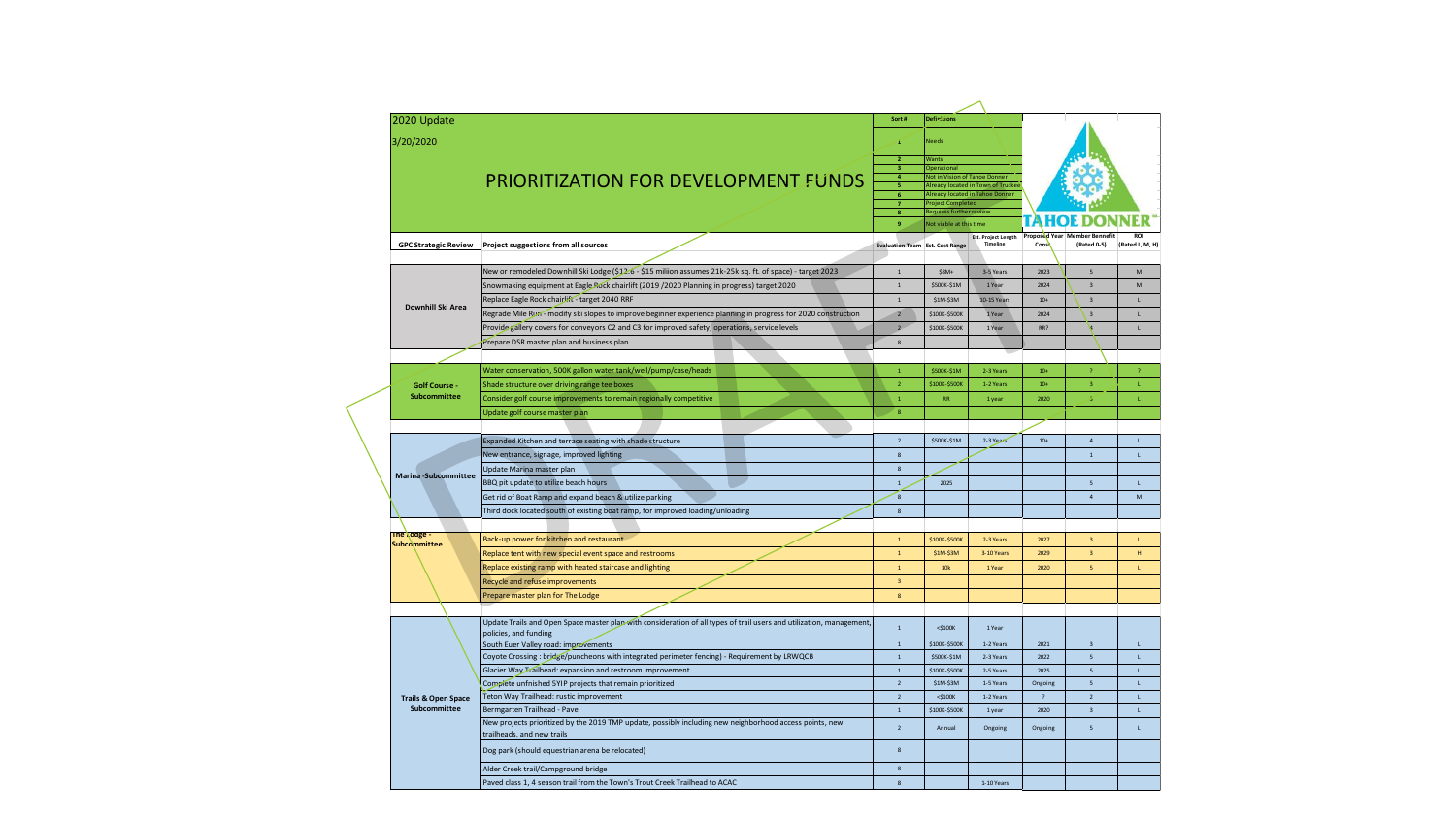| 2020 Update                   |                                                                                             | Sort#                                     | <b>Definitions</b>                           |                                        |        |                                                     |                               |  |  |
|-------------------------------|---------------------------------------------------------------------------------------------|-------------------------------------------|----------------------------------------------|----------------------------------------|--------|-----------------------------------------------------|-------------------------------|--|--|
| 3/20/2020                     | $\mathbf{1}$                                                                                | <b>Needs</b>                              |                                              |                                        |        |                                                     |                               |  |  |
|                               |                                                                                             | $\overline{2}$                            | Wants                                        |                                        |        |                                                     |                               |  |  |
|                               |                                                                                             | $\overline{\mathbf{3}}$<br>$\overline{4}$ | Operational<br>Not in Vision of Tahoe Donner |                                        |        |                                                     |                               |  |  |
|                               | <b>PRIORITIZATION FOR DEVELOPMENT FUNDS</b>                                                 | 5                                         |                                              | Already located in Town of Truckee     |        |                                                     |                               |  |  |
|                               |                                                                                             | $\,$ 6<br>7                               | roject Completed                             | Already located in Talloe Donner       |        |                                                     |                               |  |  |
|                               |                                                                                             | $\overline{\mathbf{8}}$                   | <b>Requires further review</b>               |                                        |        |                                                     |                               |  |  |
|                               |                                                                                             | $\overline{9}$                            | Not viable at this time                      |                                        |        |                                                     |                               |  |  |
| <b>GPC Strategic Review</b>   | Project suggestions from all sources                                                        | Evaluation Team Est. Cost Range           |                                              | Est. Project Length<br><b>Timeline</b> | Const. | <b>Proposed Year Member Bennefit</b><br>(Rated 0-5) | <b>ROI</b><br>(Rated L, M, H) |  |  |
|                               | Parking lot expansion, Northwoods Blvd. streetside parking                                  | $\mathbf{1}$                              | \$100K-\$500K                                | 1-2 Years                              | 2025   | $\overline{4}$                                      | M                             |  |  |
|                               | Parking lot entrance reconfiguration -                                                      | $\mathbf 1$                               | \$100K-\$500K                                | 1-2 Years                              | 2025   | $\sqrt{4}$                                          |                               |  |  |
|                               | <b>Snowplay Snowmaking</b>                                                                  | $\mathbf 1$                               | 200k                                         | $\,$ 1 $\,$                            | 2020   | 5                                                   | H                             |  |  |
|                               | Expand patio heating system -                                                               | 2 <sup>1</sup>                            | \$100K-\$500K                                | 1-2 Years                              | $10+$  | $\overline{\mathbf{r}}$                             | $\overline{\phantom{a}}$      |  |  |
|                               | Replace the current pool heaters with high efficiency boiler system                         | $\overline{2}$                            | <b>NEF</b>                                   | 1-2 Years                              |        |                                                     |                               |  |  |
|                               | Increase pool deck space                                                                    | $\overline{2}$                            | \$100K-\$500K                                | 2-5 Years                              | 2030   | 5                                                   | M                             |  |  |
|                               | Add warm 2.5 ft. deep children's pool                                                       | $\overline{2}$                            | \$100K-\$500K                                | 2-5 Years                              | $10+$  | $\overline{\mathbf{3}}$                             |                               |  |  |
| <b>Trout Creek Recreation</b> | Additional (family) hot tub(s)                                                              | $\mathbf 2$                               | \$100K-\$500K                                | 2-5 Years                              | 2030   | 5 <sup>1</sup>                                      | $\mathsf{M}$                  |  |  |
| Center                        | Develop better use for basketball court area                                                | $\overline{2}$                            | \$500K-\$1M                                  | 2-5 Years                              | $10+$  | $\overline{ }$                                      | -2                            |  |  |
|                               | Add equipment workshop                                                                      | $\overline{2}$                            | \$100K-\$500K                                | 2-5 Years                              | $10+$  | $\mathbf 0$                                         | L.                            |  |  |
|                               | Additional fitness and/or classroom space expansion                                         | $\bf8$                                    | \$500K-\$1M                                  | 5+ Years                               |        |                                                     |                               |  |  |
|                               | Relocate and/or improve massage services space                                              | $\bf8$                                    |                                              |                                        |        |                                                     |                               |  |  |
|                               | Add space needed for office, storage, and other operational need                            | $\bf8$                                    |                                              |                                        |        |                                                     |                               |  |  |
|                               | Performance stage with power at driving range                                               | $\boldsymbol{8}$                          |                                              |                                        |        |                                                     |                               |  |  |
|                               | Additional lap pool lanes from 3 to 5                                                       | $\mathbf{8}$                              | \$1M-\$3M                                    | 5+ Years                               |        |                                                     |                               |  |  |
|                               | Prepare TCRC master plan                                                                    | $\boldsymbol{8}$                          |                                              |                                        |        |                                                     |                               |  |  |
|                               |                                                                                             |                                           |                                              |                                        |        |                                                     |                               |  |  |
|                               | Polo Field                                                                                  |                                           |                                              |                                        |        |                                                     |                               |  |  |
|                               | <b>Community Barn</b>                                                                       |                                           |                                              |                                        |        |                                                     |                               |  |  |
|                               | <b>Fishing Pond</b>                                                                         |                                           |                                              |                                        |        |                                                     |                               |  |  |
|                               | <b>Improve Cell reception</b>                                                               |                                           |                                              |                                        |        |                                                     |                               |  |  |
|                               | mprove snow removal on roads                                                                |                                           |                                              |                                        |        |                                                     |                               |  |  |
|                               | Speedbumps and traffic calming                                                              |                                           |                                              |                                        |        |                                                     |                               |  |  |
|                               | Provide regular shuttles into Euer Valley                                                   |                                           |                                              |                                        |        |                                                     |                               |  |  |
|                               | Saline Upgrade                                                                              |                                           |                                              |                                        |        |                                                     |                               |  |  |
|                               | Expanded Paver Terrace for Food and Beverage                                                |                                           |                                              |                                        |        |                                                     |                               |  |  |
|                               | Indoor playground, day care, mini golf, and climbing wall                                   |                                           |                                              |                                        |        |                                                     |                               |  |  |
| <b>IDEAS LIST</b>             | Coordinate with existing community efforts to provide additional Housing opportunities      |                                           |                                              |                                        |        |                                                     |                               |  |  |
|                               | Ferris Wheel                                                                                |                                           |                                              |                                        |        |                                                     |                               |  |  |
|                               | Prepare Master Plan for Cluster Mailboxes                                                   |                                           |                                              |                                        |        |                                                     |                               |  |  |
|                               | Community garden and composting site                                                        |                                           |                                              |                                        |        |                                                     |                               |  |  |
|                               | Seasonal ice skating/roller skating; as currently offered elsewhere in Truckee              |                                           |                                              |                                        |        |                                                     |                               |  |  |
|                               | Dressage Court                                                                              |                                           |                                              |                                        |        |                                                     |                               |  |  |
|                               | <b>Improved Boarder Pens</b>                                                                |                                           |                                              |                                        |        |                                                     |                               |  |  |
|                               | Chairlift to Sunrise Bowl - (Long range consideration)                                      |                                           |                                              |                                        |        |                                                     |                               |  |  |
|                               | Lodge at the top Eagle Rock                                                                 |                                           |                                              |                                        |        |                                                     |                               |  |  |
|                               | New Backside Chairlift                                                                      |                                           |                                              |                                        |        |                                                     |                               |  |  |
|                               | ~25) New Ski in/Ski out residential properties, with new chairlift access into Sunrise Bowl |                                           |                                              |                                        |        |                                                     |                               |  |  |
|                               | Beach Bar on slab with power                                                                |                                           |                                              |                                        |        |                                                     |                               |  |  |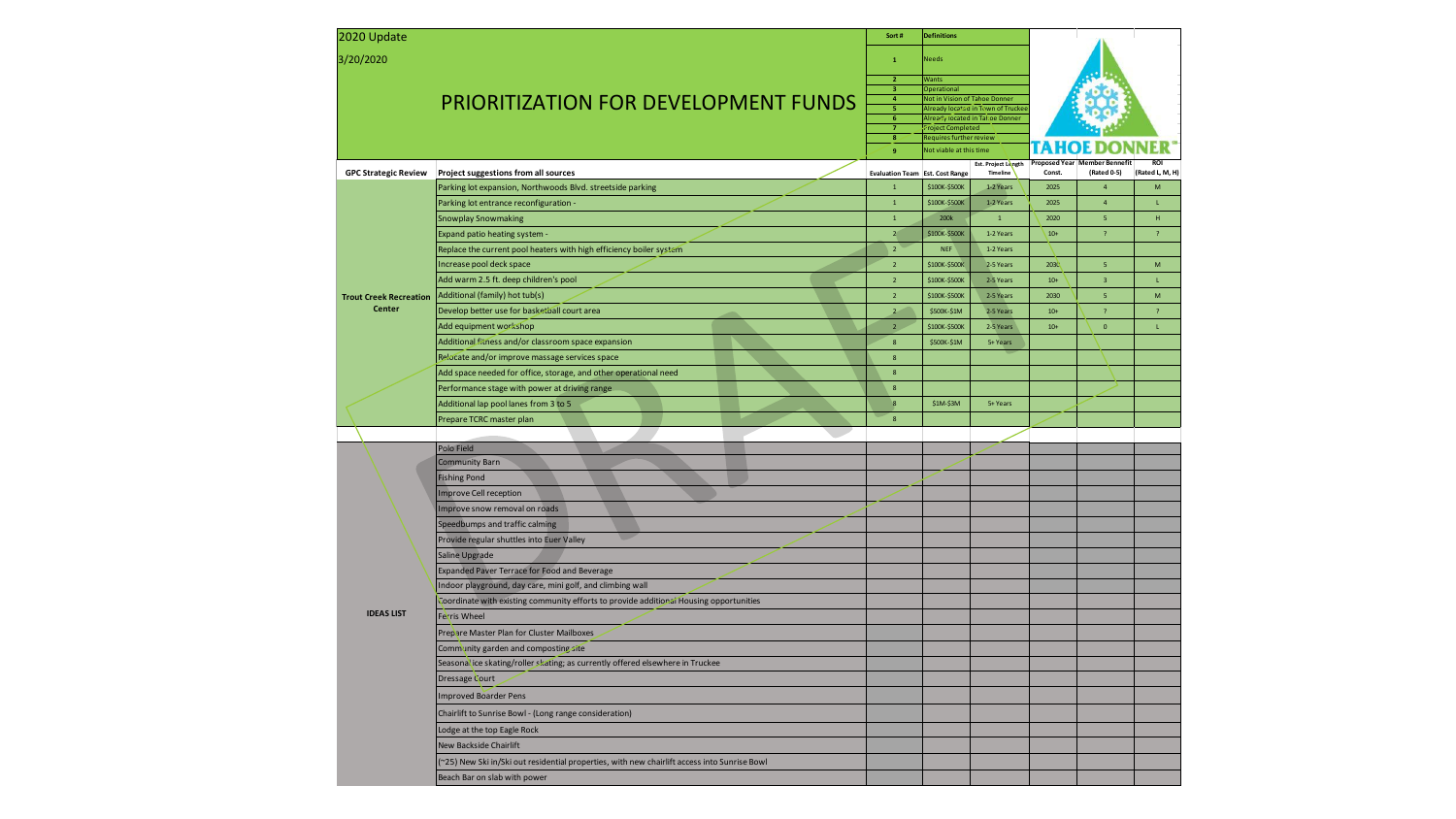## **2020 Q1 Development Fund - Draft CFP (Capital Funds Projection)**

|                         | Project                                                             | 2020    | 2021       | 2022      | 2023      | 2024    | 2025    | 2026      | 2027      | 2028      | 2029      | 2030    |
|-------------------------|---------------------------------------------------------------------|---------|------------|-----------|-----------|---------|---------|-----------|-----------|-----------|-----------|---------|
| <b>Association Wide</b> | New Accessibility Improvements                                      | 150,000 |            |           |           |         |         |           |           |           |           |         |
|                         | Snowmaking on select Nordic Trails (Planning 2019) (Ph              |         |            |           |           |         |         |           |           |           |           |         |
| ACAC                    | 1+2 - 2020) (Ph3 and Ph 4 post 2023)                                | 100,000 | 780,000    |           |           |         |         |           |           |           |           |         |
| <b>ACAC</b>             | <b>Back Up Generator</b>                                            | 40,000  | 160,000    |           |           |         |         |           |           |           |           |         |
| <b>ACAC</b>             | Cook House with Restrooms In Eur Valley                             |         |            |           |           |         |         |           | 500,000   |           |           |         |
| ACAC                    | Snowmelt North Parking Lot                                          |         |            |           |           |         |         | 200,000   |           |           |           |         |
| Downhill Ski Resort     | Downhill Ski Lodge                                                  | 350,000 | 1,150,000  | 1,500,000 | 8,200,000 | 500,000 |         |           |           |           |           |         |
| Downhill Ski Resort     | Snowmaking to Eagle Rock                                            |         |            |           |           | 550,000 |         |           |           |           |           |         |
| Downhill Ski Resort     | Regrade Mile Run to 8% minimum slope                                |         |            |           |           | 500,000 |         |           |           |           |           |         |
| Forestry                | Finish Upstairs Remodel for Office Space                            |         | 100,000    |           |           |         |         |           |           |           |           |         |
| Forestry                | Access From Ski Slope with utilities                                |         |            |           |           |         |         |           |           | 1,000,000 |           |         |
| Forestry                | Permanent Storage Building                                          |         |            |           |           |         |         | 1,500,000 |           |           |           |         |
| Maintenance             | Fuel Tank Replacement and Cover                                     |         |            |           |           |         | 500,000 |           |           |           |           |         |
| Marina                  | <b>BBQ Pits</b>                                                     |         |            |           |           |         | 25,000  |           |           |           |           |         |
| Northwoods              | Major Remodel/replacement*                                          |         |            |           |           |         |         |           |           |           |           |         |
| Northwoods              | Parking Lot Expansion                                               |         |            |           |           |         |         |           |           |           |           | 700,000 |
| Northwoods              | Trah Enclosure/Storage - Supplement RR                              |         | 100,000    |           |           |         |         |           |           |           |           |         |
| Northwoods              | Mini Golf                                                           |         |            |           |           |         |         |           |           | 100,000   |           |         |
| Northwoods              | POH Major Remodel                                                   |         |            | n.        |           |         |         | 100,000   | 1,000,000 |           |           |         |
| The Lodge               | Parking Lot Walkway                                                 | 30,000  |            |           |           |         |         |           |           |           |           |         |
| The Lodge               | Back Up Power                                                       |         |            |           |           |         |         |           | 200,000   |           |           |         |
| The Lodge               | Permanent Event Structure                                           |         |            |           |           |         |         |           |           |           | 1,500,000 |         |
|                         | Trails and Open Space Implement trail/trailhead projects in the TMP | 150,000 | 75,000     | 75,000    | 75,000    | 500,000 | 250,000 | 200,000   | 200,000   | 75,000    | 75,000    | 75,000  |
|                         | Trails and Open Space Glacier Way Parking Lot Expansion             |         |            |           |           |         | 300,000 |           |           |           |           |         |
|                         | Trails and Open Space South Euer Valley Road                        |         | $-100,000$ |           |           |         |         |           |           |           |           |         |
|                         | Trails and Open Space Coyote Crossing - Assuming grant fund match   |         |            | 250,000   |           |         |         |           |           |           |           |         |
| <b>TCRC</b>             | <b>Trout Creek Expansion</b>                                        | 90,000  | 185,000    |           |           |         |         |           |           |           |           |         |
| <b>TCRC</b>             | Snowmaking at Snowplay                                              | 185,000 |            |           |           |         |         |           |           |           |           |         |
| <b>TCRC</b>             | Parking Lot Expansion                                               |         |            |           |           |         | 500,000 |           |           |           |           |         |
| <b>TCRC</b>             | Pool deck expansion with huttubs                                    |         |            |           |           |         |         |           |           |           |           | 750,000 |
| <b>Association Wide</b> | Adventure Zone                                                      |         |            |           |           |         |         |           |           | 600,000   | 300,000   | 250,000 |
| <b>Association Wide</b> | Feasibility Studies (work Force Housing 2024)                       | 70,000  | 50,000     | 50,000    | 50,000    | 50,000  | 50,000  | 50,000    | 50,000    | 50,000    | 50,000    | 50,000  |
| <b>Association Wide</b> | Future Land Acquisition (Euer Valley 40 Acre)                       |         |            |           |           |         | 400,000 | 60,000    | 60,000    | 60,000    | 60,000    | 60,000  |